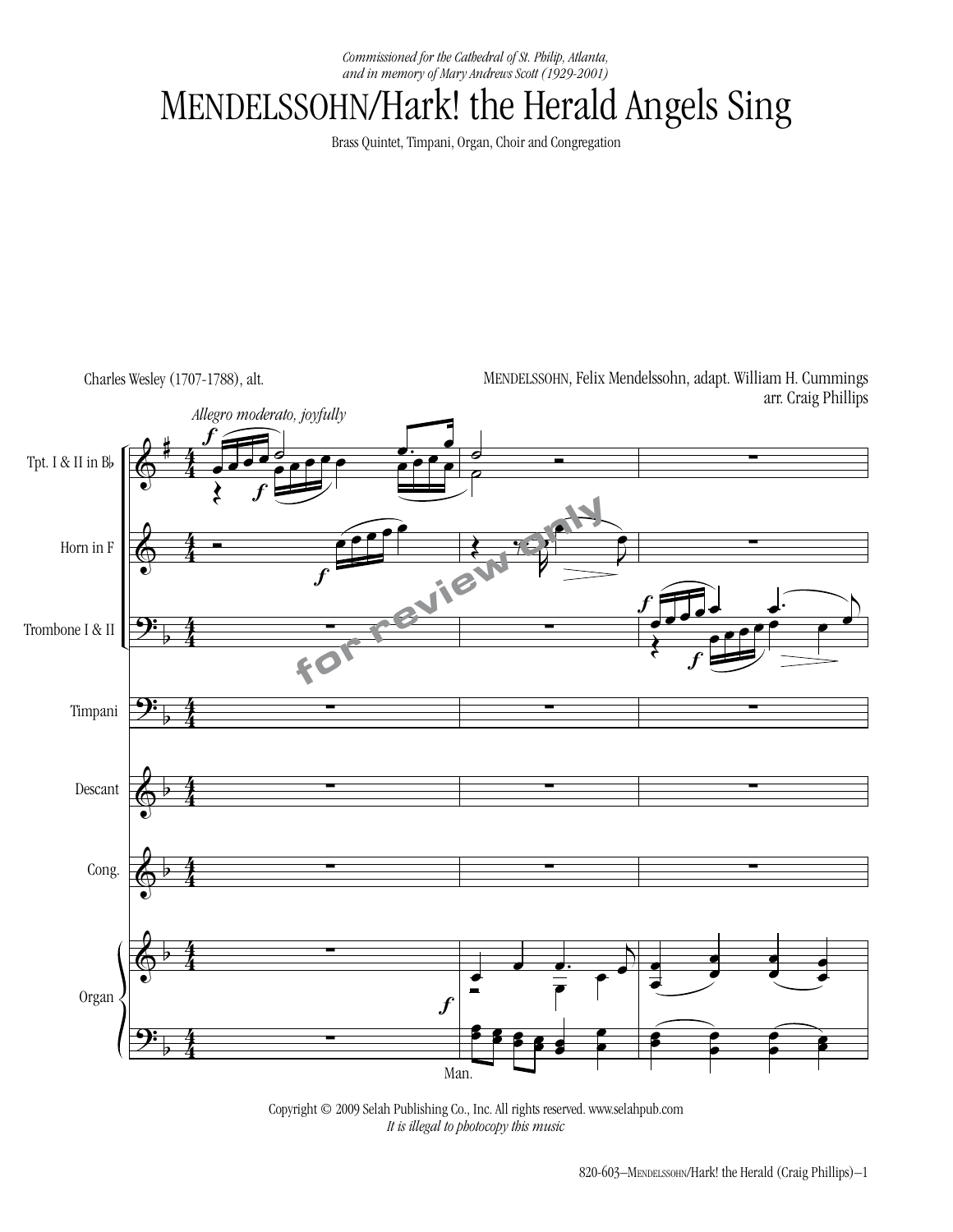



2–Mendelssohn/Hark! the Herald (Craig Phillips)–820-603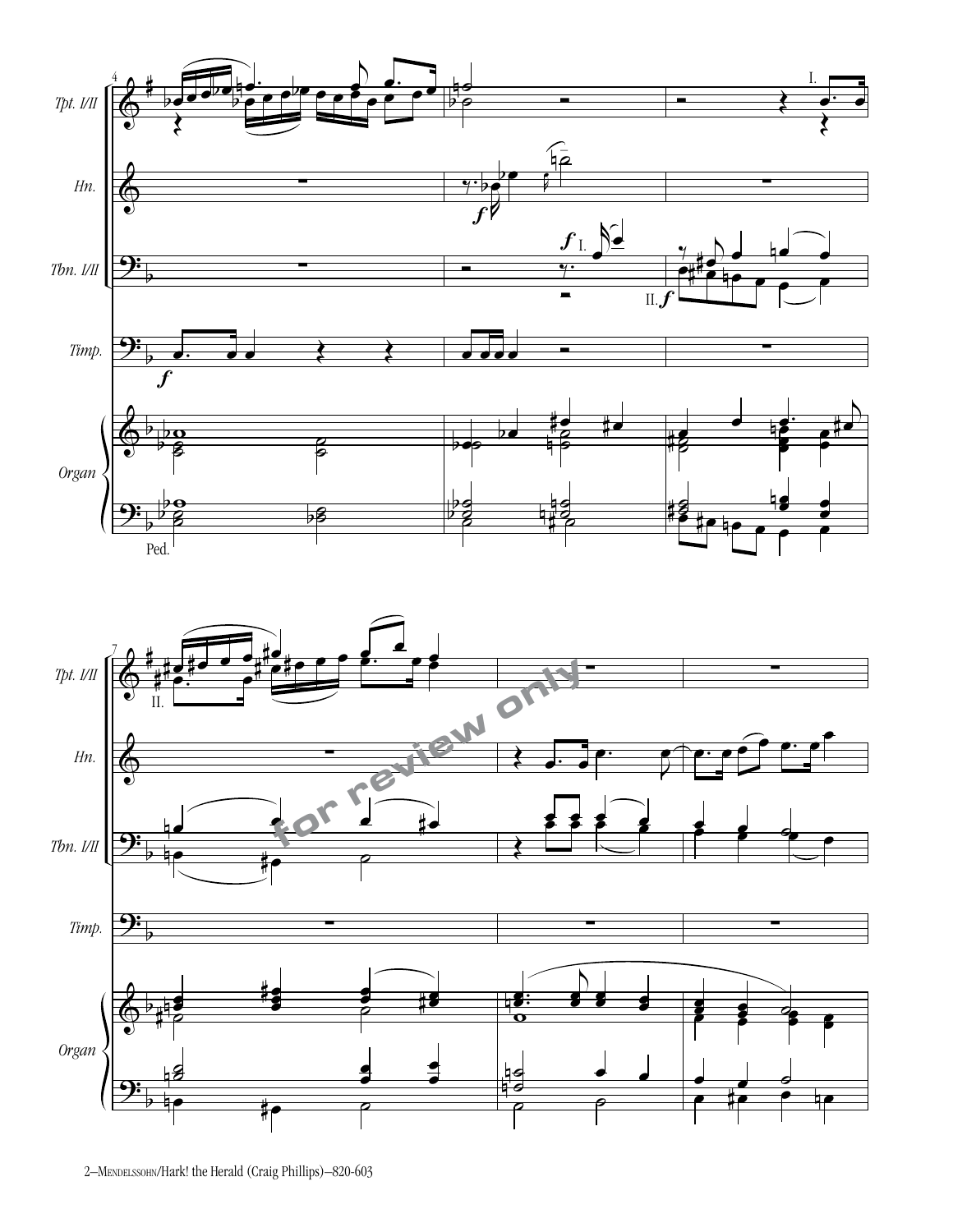



820-603-MENDELSSOHN/Hark! the Herald (Craig Phillips)-3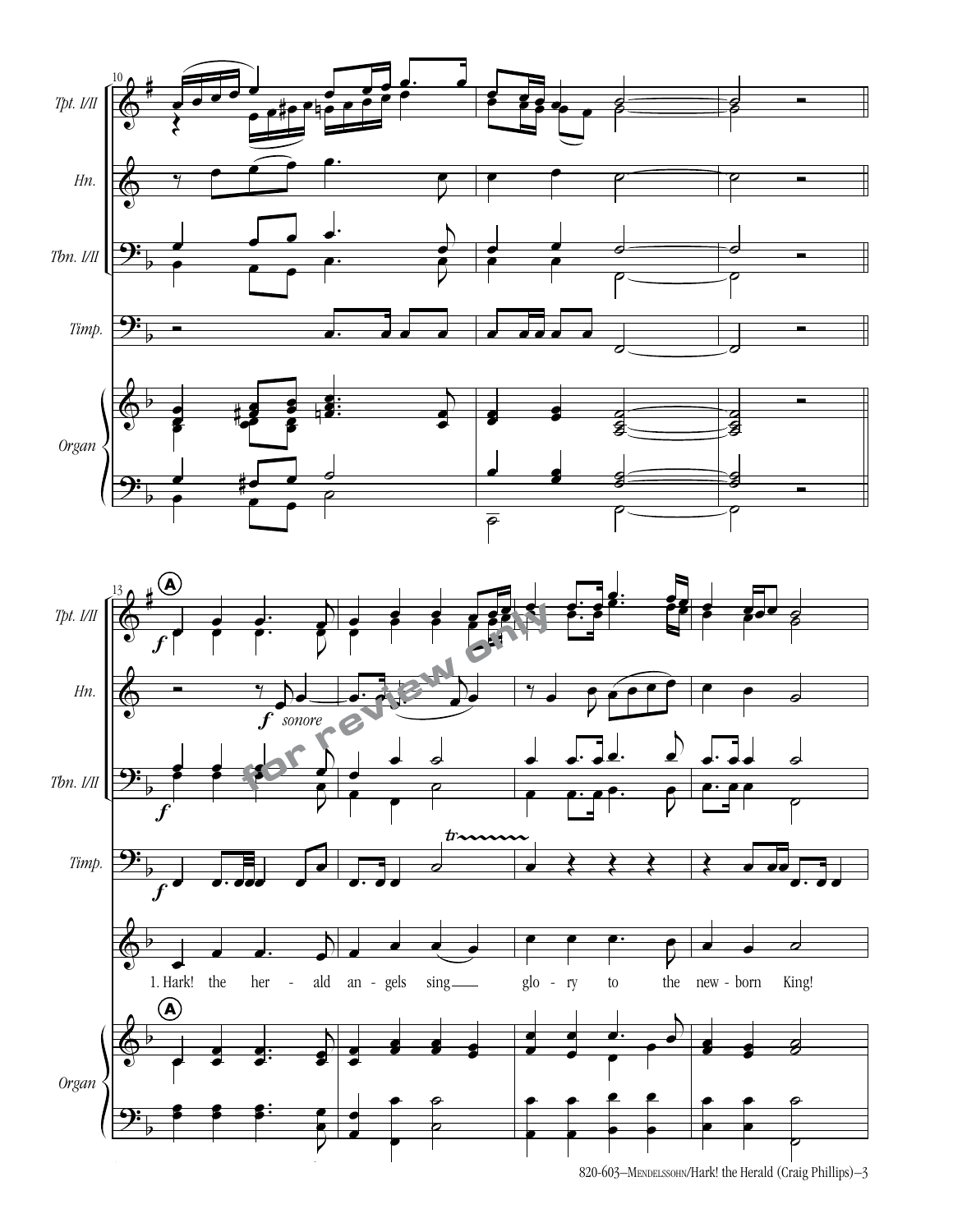